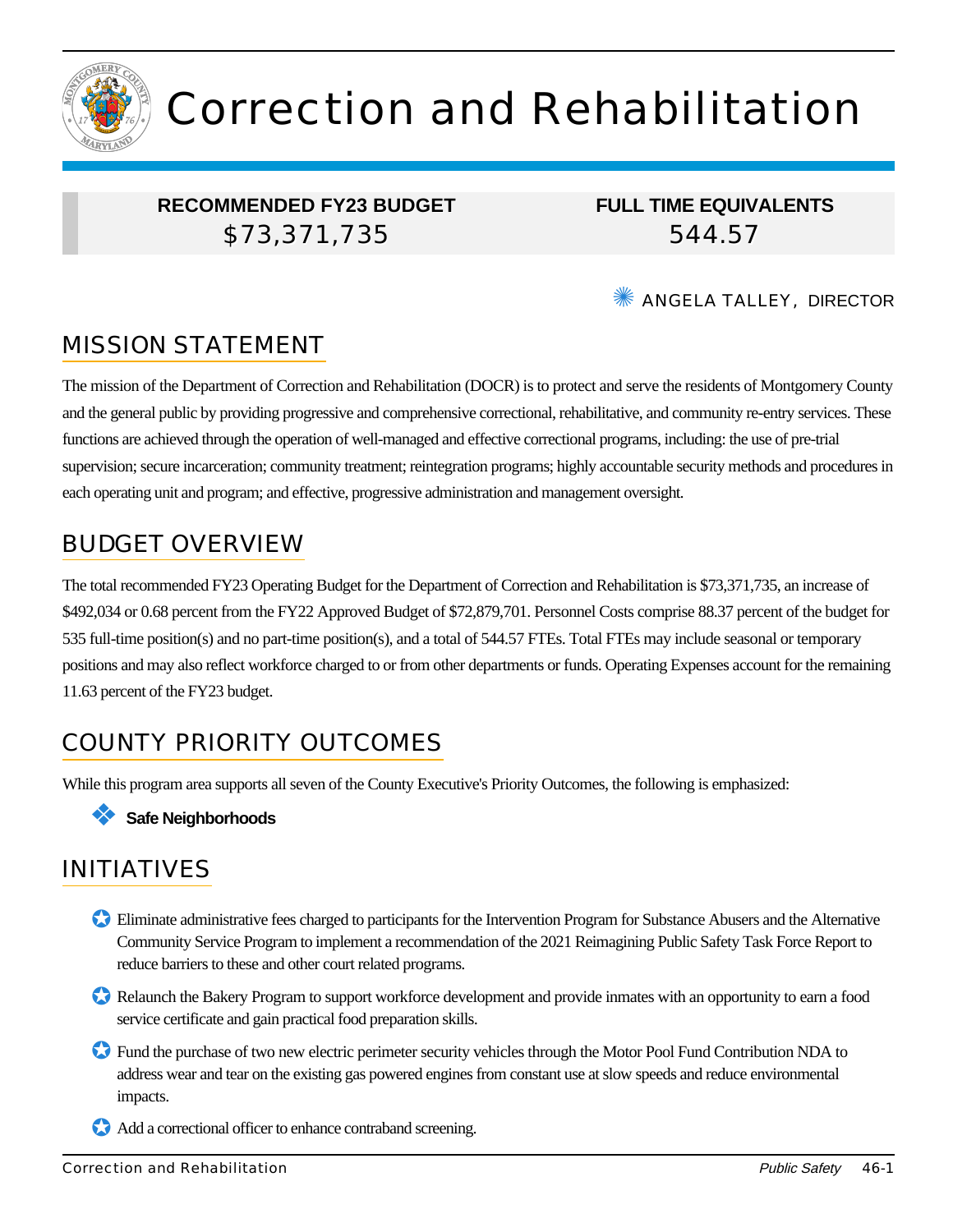✪ Add a correctional officer to support medical unit security.

# INNOVATIONS AND PRODUCTIVITY IMPROVEMENTS

- <del></del> In collaboration with Department of General Services, implement the Montgomery County Detention Center (MCDC) Stabilization project to reduce the facility's existing footprint by demolishing unused space that will save on building maintenance, repairs, and energy costs. Planning is underway for a new Criminal Justice Complex to replace the existing MCDC facility.
- **Extract with the Department of Technology and Enterprise Business Solutions to initiate Wi-Fi infrastructure at DOCR** facilities to enhance implementation of the new electronic health records system, delivery of programs and services, training opportunities, and work productivity.

# PROGRAM CONTACTS

Contact Kaye Beckley of the Department of Correction and Rehabilitation at 240.773.9908 or Rachel Silberman of the Office of Management and Budget at 240.777.2770 for more information regarding this department's operating budget.

# PROGRAM PERFORMANCE MEASURES

Performance measures for this department are included below (where applicable), with multi-program measures displayed at the front of this section and program-specific measures shown with the relevant program. The FY22 estimates reflect funding based on the FY22 Approved Budget. The FY23 and FY24 figures are performance targets based on the FY23 Recommended Budget and funding for comparable service levels in FY24.

# PROGRAM DESCRIPTIONS

# ✺ Administration and Support (42P01)

Management Services and the Director's Office serve an advisory function to Department of Correction and Rehabilitation (DOCR) and implement performance accountability programs and general management practices. The program is comprised of the Director's Office; Accreditations and Professional Standards; Human Resources; Training; Procurement; Employee Health, Welfare and Safety; Fiscal Management; Information Technology; Capital Improvement Projects (CIP); and Special Projects.

| <b>FY23 Recommended Changes</b>                                                                                                                                                                          | <b>Expenditures</b> | <b>FTES</b> |
|----------------------------------------------------------------------------------------------------------------------------------------------------------------------------------------------------------|---------------------|-------------|
| <b>FY22 Approved</b>                                                                                                                                                                                     |                     | 0.00        |
| Multi-program adjustments, including negotiated compensation changes, employee benefit changes,<br>changes due to staff turnover, reorganizations, and other budget changes affecting multiple programs. | 4.711.490           | 32.00       |
| <b>FY23 Recommended</b>                                                                                                                                                                                  | 4,711,490           | 32.00       |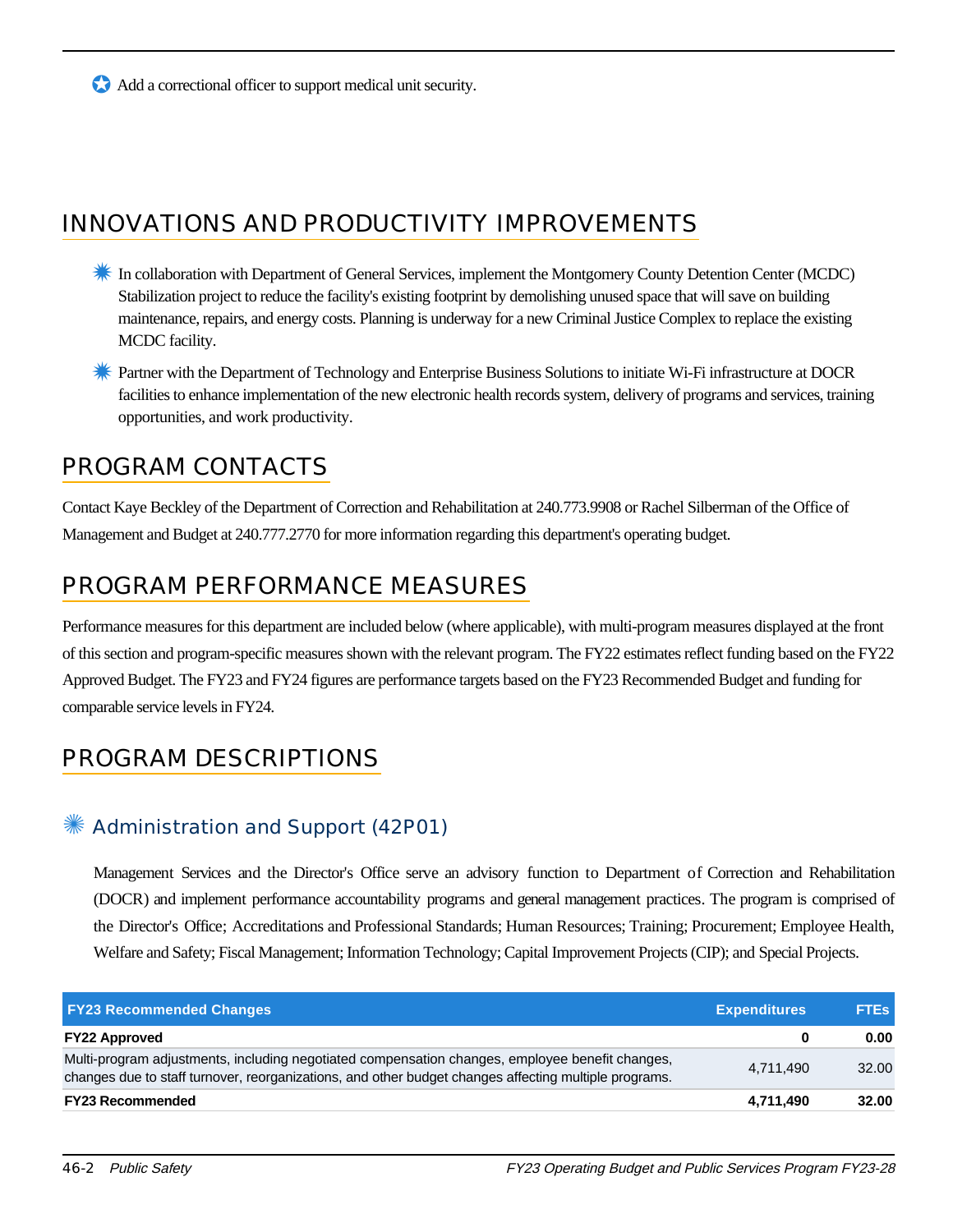#### Detention Services

Under the supervision of the Warden, Detention Services is responsible for the operation of two detention facilities, the Montgomery County Detention Center (MCDC) located in Rockville, and the Montgomery County Correctional Facility (MCCF) located in Clarksburg.

MCDC is responsible for the intake, reception, and diagnostic functions of the Department includinglaw enforcement processing of adult offenders arrested in Montgomery County. The facility has the capacity to accommodate approximately 200 inmates. Over 11,000 offenders annually arrive at MCDC's Central Processing Unit (CPU) for arrest processing.

MCDC conducts psychological screening, medical screening, and risk assessment to determine the appropriate classification level of inmates and provides for the initial care, custody, and security of inmates for up to 72 hours prior to transfer to MCCF. At MCDC, bond hearings are conducted by the Maryland District Court Commissioners. They also determine eligibility of offenders for legal representation by the Public Defender's Office.

Followingan initial intake at MCDC, inmates may transfer to the 1,029-bed Montgomery County Correctional Facility (MCCF), normally within 72 hours. MCCF is responsible for the custody and care of male and female offenders who are either in a pre-trial status or serving sentences of up to 18 months. Progressive and comprehensive correctional services and programs are provided to all inmates coveringsubstance abuse treatment, mental health issues, cognitive behavioral modification programs, education, life skills, and workforce development.

| <b>Program Performance Measures</b>                                                                                              | <b>Actual</b><br><b>FY20</b> | <b>FY21</b>  | <b>Actual Estimated</b><br><b>FY22</b> | <b>Target</b><br><b>FY23</b> | Target<br><b>FY24</b> |
|----------------------------------------------------------------------------------------------------------------------------------|------------------------------|--------------|----------------------------------------|------------------------------|-----------------------|
| Detention Services average daily population                                                                                      | 590                          | 563          | 599                                    | 599                          | 599                   |
| Percent of Mandatory trainings completed by December 31                                                                          | 85%                          | 33%          | 75%                                    | 83%                          | 85%                   |
| Accreditation standards met from the Maryland Commission on Correctional Standards<br>and the American Correctional Association  |                              | 100%<br>100% | 100%                                   | 100%                         | 100%                  |
| Zero tolerance security incidents - Number of inappropriate releases of an inmate                                                | 5                            | 4            | 0                                      | $\mathbf 0$                  | 0                     |
| Zero tolerance security incidents - Number of inappropriate inmate releases remedied                                             |                              | 4            | 0                                      | $\Omega$                     | 0                     |
| Zero tolerance security incidents - Number of inmate suicides                                                                    | 0                            | 2            | 0                                      | $\mathbf 0$                  | 0                     |
| Zero Tolerance security incidents - Number of jail escapes                                                                       |                              | $\Omega$     | 0                                      | $\Omega$                     | 0                     |
| Zero tolerance security incidents - Number of substantiated sexual misconduct or Prison<br>Rape Elimination Act (PREA) incidents |                              | $\Omega$     | $\Omega$                               | $\Omega$                     | 0                     |
| Recidivism: Former individuals committed and sentenced back to DOCR's custody within 3<br>years of release                       | 48%                          | 38%          | 45%                                    | 43%                          | 42%                   |
| Portion of population participating in core curriculum programs at Correctional Facility                                         | 52%                          | N/A          | 40%                                    | 47%                          | 50%                   |

**1** Due to COVID-19, operations were modified  $\hat{a} \in \hat{\mathcal{C}}$  limiting program participation.

| <b>FY23 Recommended Changes</b>                                                                                            | <b>Expenditures</b> | <b>FTEs</b> |
|----------------------------------------------------------------------------------------------------------------------------|---------------------|-------------|
| <b>FY22 Approved</b>                                                                                                       | 50,163,476          | 380.70      |
| Add: Relaunch Bakery Program to Support Workforce Development for Inmates through Food<br><b>Preparation Certification</b> | 152,500             | 1.00        |
| Add: Planned Lifecycle Asset Replacement for Needed Non-capital Facility and Equipment Repair and<br>Replacement           | 100.000             | 0.00        |
| Add: Correctional Officer to Enhance Contraband Security                                                                   | 84.037              | 1.00        |
| Add: Correctional Officer to Support Enhanced Medical Security Post                                                        | 78.865              | 1.00        |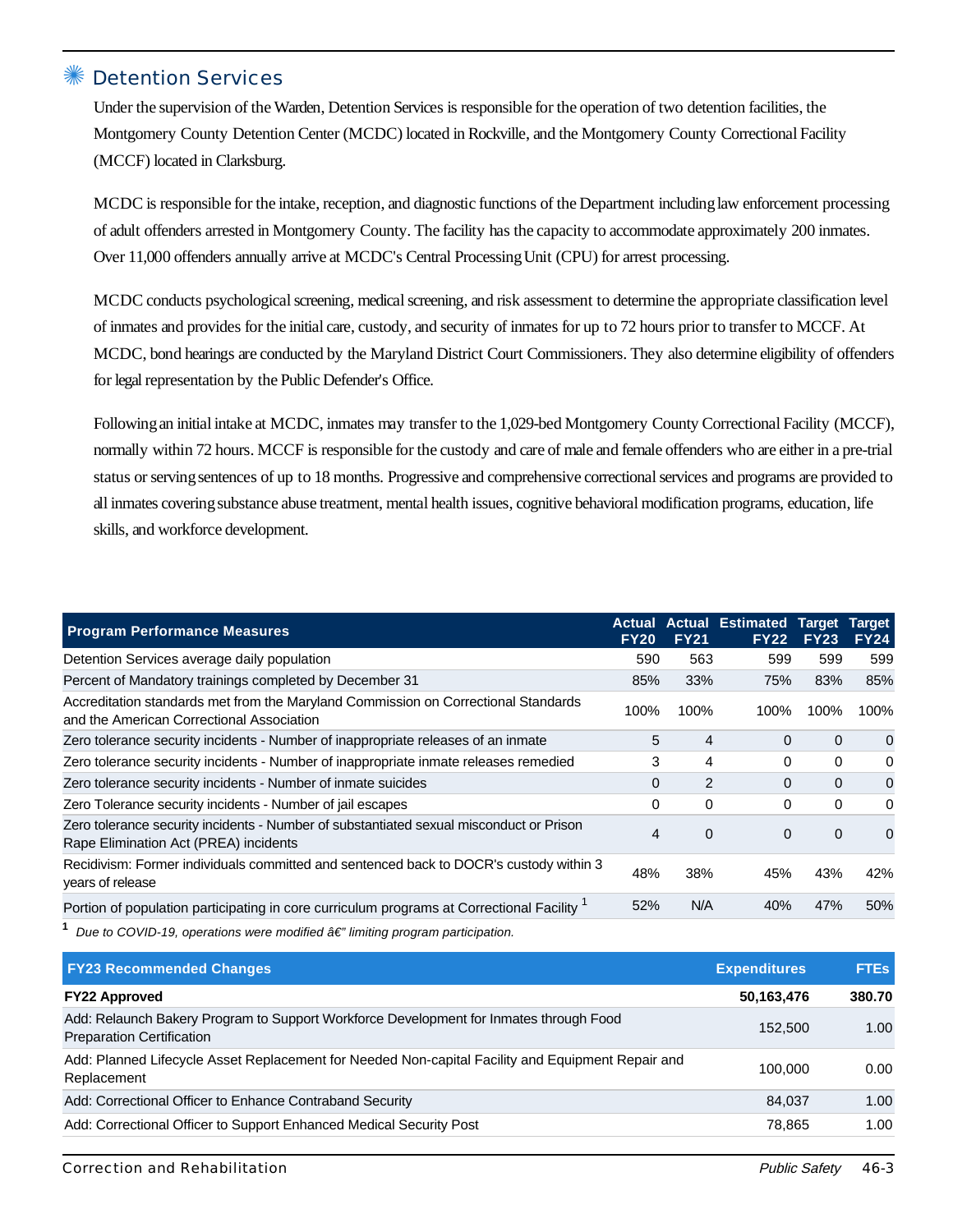| <b>FY23 Recommended Changes</b>                                                                                                                                                                          | <b>Expenditures</b> | <b>FTEs</b> |
|----------------------------------------------------------------------------------------------------------------------------------------------------------------------------------------------------------|---------------------|-------------|
| Multi-program adjustments, including negotiated compensation changes, employee benefit changes,<br>changes due to staff turnover, reorganizations, and other budget changes affecting multiple programs. | (699, 795)          | 0.00        |
| <b>FY23 Recommended</b>                                                                                                                                                                                  | 49.879.083          | 383.70      |

## Medical and Behavioral Health Services

Medical and Behavioral Health Services provides medical and behavioral health care to all incarcerated inmates in compliance with recognized health care, legal, and correctional standards. The facilities are accredited by the Maryland Commission on Correctional Standards (MCCS) and the American Correctional Association (ACA).

| <b>Program Performance Measures</b>                                                                                                                                                                      | <b>Actual</b><br><b>FY20</b> | <b>Actual</b><br><b>FY21</b> | <b>Estimated</b><br><b>FY22</b> | <b>Target</b><br><b>FY23</b> | <b>Target</b><br><b>FY24</b> |
|----------------------------------------------------------------------------------------------------------------------------------------------------------------------------------------------------------|------------------------------|------------------------------|---------------------------------|------------------------------|------------------------------|
| Number of referrals to mental health providers                                                                                                                                                           | 3,982                        | 3,952                        | 3.910                           | 3,910                        | 3,910                        |
| Number of inmates receiving sick-call services                                                                                                                                                           | 7,709                        | 9,695                        | 8,554                           | 8,554                        | 8,554                        |
| Number of initial nursing intakes                                                                                                                                                                        | 4,267                        | 2,745                        | 4.001                           | 4.001                        | 4,001                        |
| <b>FY23 Recommended Changes</b>                                                                                                                                                                          |                              |                              |                                 | <b>Expenditures</b>          | <b>FTEs</b>                  |
| <b>FY22 Approved</b>                                                                                                                                                                                     |                              |                              |                                 | 7,171,359                    | 37.69                        |
| Multi-program adjustments, including negotiated compensation changes, employee benefit changes,<br>changes due to staff turnover, reorganizations, and other budget changes affecting multiple programs. |                              | 79.670                       | 0.00                            |                              |                              |
| <b>FY23 Recommended</b>                                                                                                                                                                                  |                              |                              |                                 | 7,251,029                    | 37.69                        |

#### ✺ Pre-Release and Re-entry Services

The Pre-Release and Re-entry Services (PRRS) is a correctional program that provides community-based residential and non-residential alternatives to secure confinement for sentenced adult offenders in which they engage in work, treatment, education, family involvement, and other services as they transition back into the community. The program primarily serves inmates who are within one year of release and are sentenced to Department of Correction and Rehabilitation (DOCR). In addition, the program provides re-entry services to federal- and state-sentenced inmates and federal probationers who are within one year of release and who are returning to Montgomery County and the greater Washington Metro area upon release.

The residential program, located in Rockville, is a 144-bed 24/7 community corrections facility that houses female and male offenders. The non-residential Home Confinement program allows individuals to live in their homes, although they are required to report to Community Corrections several times a week for drug testing and other required programming. The program provides for all aspects of care, custody, and security of all offenders on the program. Staff provide rehabilitative and case management services, as well as perform security responsibilities to maintain operations, offender accountability, and to ensure safe clean and orderly program operations.

| <b>Program Performance Measures</b>                                                                  | <b>FY20</b> | <b>FY21</b> | Actual Actual Estimated Target Target | <b>FY22 FY23</b> | <b>FY24</b> |
|------------------------------------------------------------------------------------------------------|-------------|-------------|---------------------------------------|------------------|-------------|
| Pre-Release and Re-entry Services average daily population <sup>1</sup>                              | 85          | 0           | 65                                    | 65               | 65          |
| Security incidents - Number of residents absconded from custody returned to Community<br>Corrections | 3           | 0           | $\Omega$                              | $\Omega$         | $\Omega$    |
| Security incidents - Number of residents absconded from Community Corrections custody                |             | $\Omega$    | $\Omega$                              | 0                | $\Omega$    |
| Percent of offenders from Pre-Release and Re-Entry Services employed at time served                  | 70%         | $0\%$       | 75%                                   | 75%              | 75%         |

46-4 Public Safety FY23 Operating Budget and Public Services Program FY23-28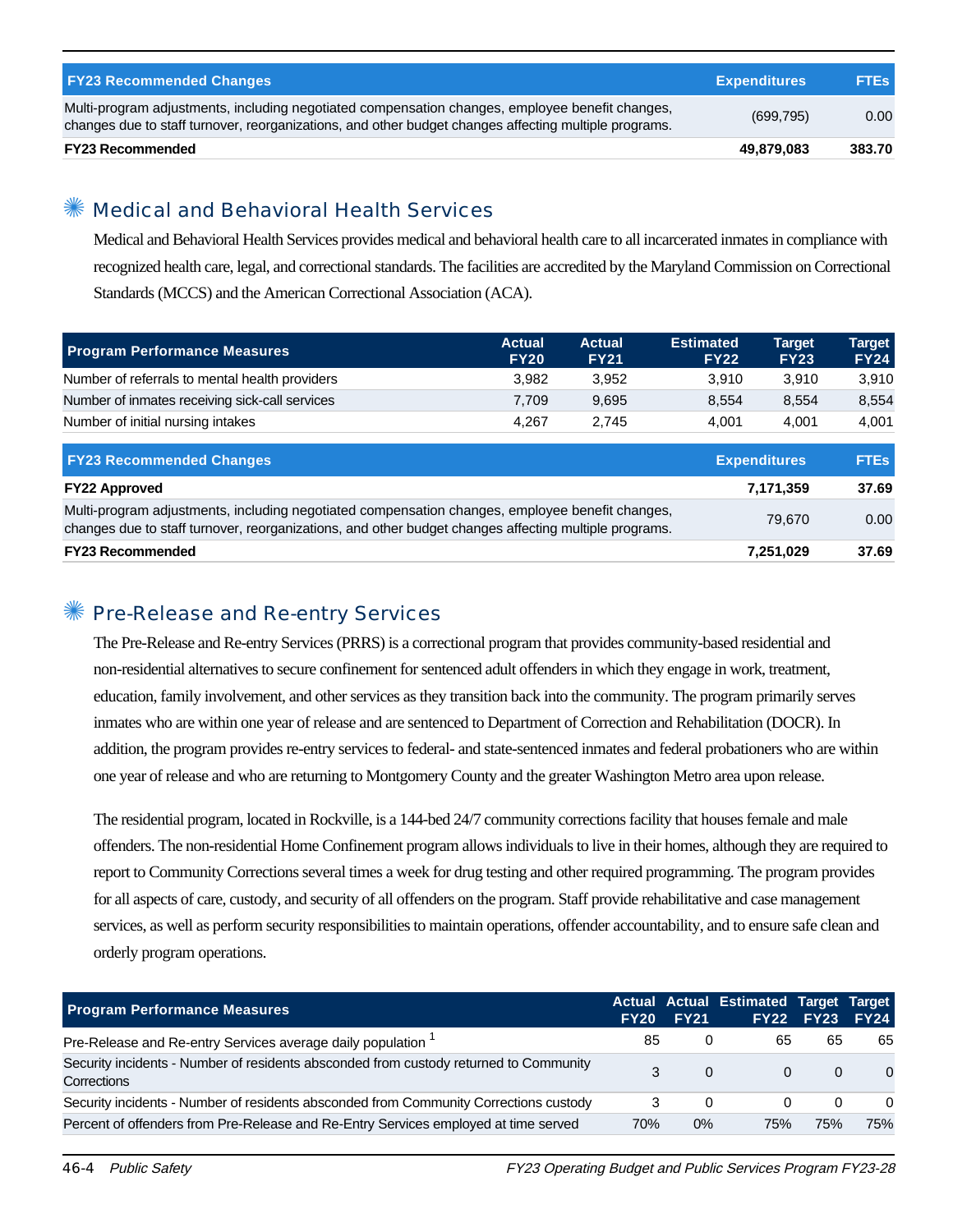**1** Due to COVID-19, effective March 2020 to-date programs have been suspended at PRRS.

| <b>FY23 Recommended Changes</b>                                                                                                                                                                          | <b>Expenditures</b> | <b>FTEs</b> |
|----------------------------------------------------------------------------------------------------------------------------------------------------------------------------------------------------------|---------------------|-------------|
| <b>FY22 Approved</b>                                                                                                                                                                                     | 6.390.040           | 54.18       |
| Multi-program adjustments, including negotiated compensation changes, employee benefit changes,<br>changes due to staff turnover, reorganizations, and other budget changes affecting multiple programs. | 145.093             | 0.00        |
| <b>FY23 Recommended</b>                                                                                                                                                                                  | 6,535,133           | 54.18       |

#### ✺ Pre-Trial Services

There are four independent programs within Pre-Trial Services (PTS): Pre-Trial Assessment Unit, Pre-Trial Supervision Unit, Alternative Community Service Program (ACS), and Intervention Program for Substance Abusers (IPSA).

The Pre-Trial Assessment Unit is housed at the Montgomery County Detention Center and is responsible for assessing those who have been newly arrested and have been unable to make bond. Staff verifies personal information, analyzes criminal histories, and formulates recommendations to the Court to enable the Judge to make informed bond decisions. Recommendations are made with public safety as the main priority following the national models of assessment for pre-trial programs.

The Pre-Trial Supervision Unit provides monitoring of court-ordered conditions to offenders released to the community while awaiting trial. Advanced technology, such as GPS tracking and Radio Frequency Curfew equipment, are used to monitor offenders' movements in the community. Drug testing is also performed. Violations of release conditions are immediately reported to the Court for possible re-incarceration.

The diversion programs, ACS and IPSA, are predominantly for first-time misdemeanant offenders who will ultimately have their charges expunged following successful completion of one of these programs. Community service, drug education, and treatment are core functions of these programs.

| <b>Program Performance Measures</b>                                                                | <b>Actual</b><br><b>FY20</b> | <b>Actual</b><br><b>FY21</b> | <b>Estimated</b><br><b>FY22</b> | <b>Target</b><br><b>FY23</b> | Target<br><b>FY24</b> |
|----------------------------------------------------------------------------------------------------|------------------------------|------------------------------|---------------------------------|------------------------------|-----------------------|
| Average daily caseload under Pre-Trial supervision                                                 | 1.561                        | 920                          | 1.370                           | 1.370                        | 1,370                 |
| Court appearance rate while under supervision                                                      | 97.0%                        | 98.0%                        | 97%                             | 97%                          | 97%                   |
| <b>FY23 Recommended Changes</b>                                                                    |                              |                              | <b>Expenditures</b>             |                              | <b>FTEs</b>           |
| <b>FY22 Approved</b>                                                                               |                              |                              |                                 | 4,846,167                    | 37.00                 |
| .<br>$\sim$ $\sim$ $\sim$ $\sim$ $\sim$ $\sim$<br>$\sim$ $\sim$ $\sim$ $\sim$ $\sim$ $\sim$ $\sim$ |                              |                              |                                 |                              |                       |

| <b>FY23 Recommended</b>                                                                               | 4.995.000 | 37.00 |
|-------------------------------------------------------------------------------------------------------|-----------|-------|
| changes due to staff turnover, reorganizations, and other budget changes affecting multiple programs. |           |       |
| Multi-program adjustments, including negotiated compensation changes, employee benefit changes,       | 148.833   | 0.00  |

# REALIGNED PROGRAMS

Funding in the following programs has been realigned to other programs within this department.

## ✺ Administration and Support (42P05)

| <b>FY23 Recommended Changes</b> | <b>Expenditures</b> | <b>FTEs</b> |
|---------------------------------|---------------------|-------------|
| <b>FY22 Approved</b>            | 4.308.659           | 32.00       |
|                                 |                     |             |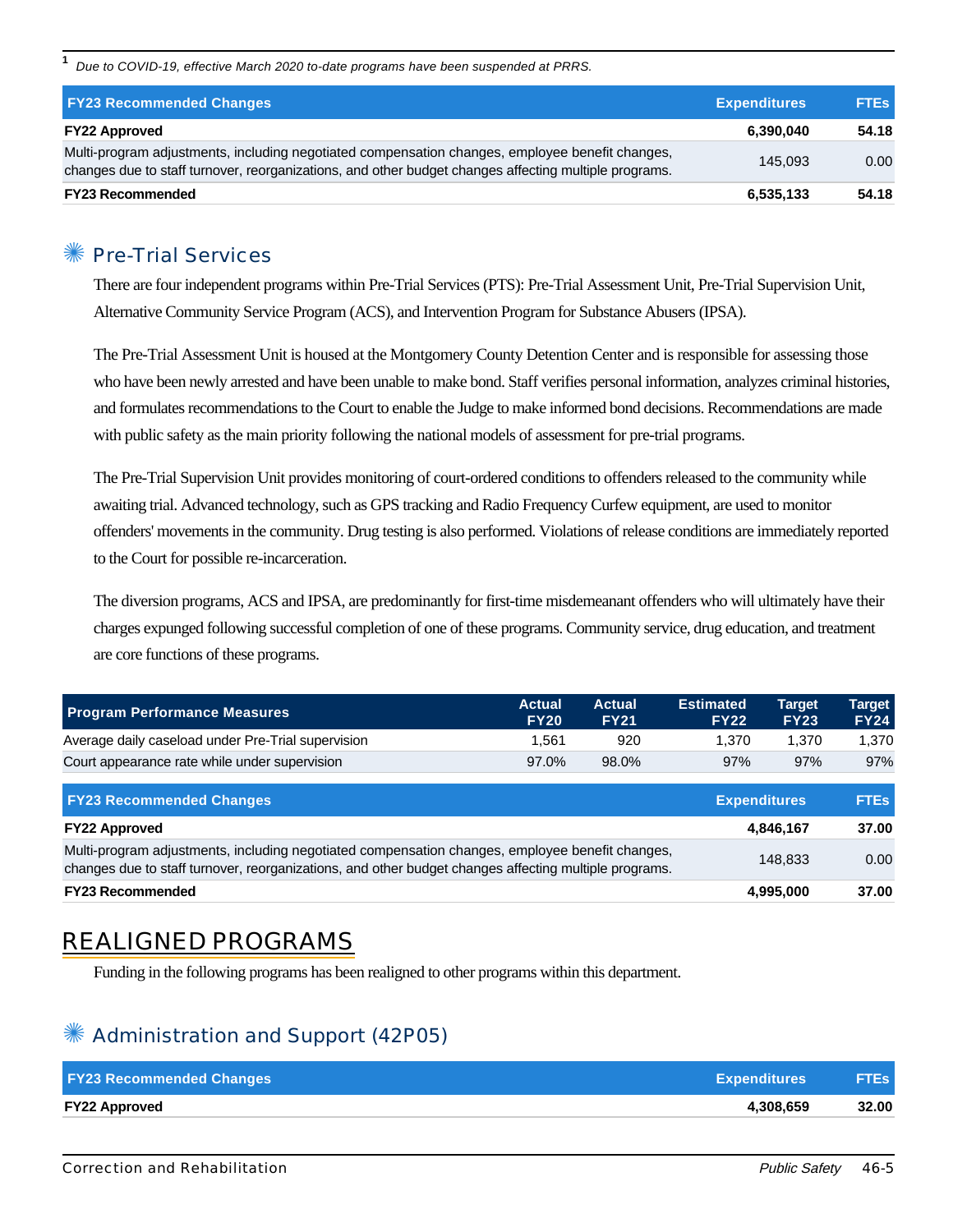| <b>FY23 Recommended Changes</b>                                                                                                                                                                          | <b>Expenditures</b> | <b>FTEs</b> |
|----------------------------------------------------------------------------------------------------------------------------------------------------------------------------------------------------------|---------------------|-------------|
| Multi-program adjustments, including negotiated compensation changes, employee benefit changes,<br>changes due to staff turnover, reorganizations, and other budget changes affecting multiple programs. | (4,308,659)         | (32.00)     |
| <b>FY23 Recommended</b>                                                                                                                                                                                  |                     | 0.00        |

## BUDGET SUMMARY

|                                               | <b>Actual</b><br><b>FY21</b> | <b>Budget</b><br><b>FY22</b> | <b>Estimate</b><br><b>FY22</b> | <b>Recommended</b><br><b>FY23</b> | %Chg<br><b>Bud/Rec</b> |
|-----------------------------------------------|------------------------------|------------------------------|--------------------------------|-----------------------------------|------------------------|
| <b>COUNTY GENERAL FUND</b>                    |                              |                              |                                |                                   |                        |
| <b>EXPENDITURES</b>                           |                              |                              |                                |                                   |                        |
| Salaries and Wages                            | 46,577,722                   | 49,394,308                   | 49,472,138                     | 50,476,736                        | 2.2%                   |
| <b>Employee Benefits</b>                      | 13,465,230                   | 15,140,934                   | 14,719,175                     | 14,360,402                        | $-5.2%$                |
| <b>County General Fund Personnel Costs</b>    | 60,042,952                   | 64,535,242                   | 64,191,313                     | 64,837,138                        | 0.5%                   |
| <b>Operating Expenses</b>                     | 7,338,513                    | 7,801,459                    | 7,810,383                      | 7,991,597                         | 2.4 %                  |
| <b>Capital Outlay</b>                         | 58,357                       | $\mathbf 0$                  | 0                              | 0                                 |                        |
| <b>County General Fund Expenditures</b>       | 67,439,822                   | 72,336,701                   | 72,001,696                     | 72,828,735                        | 0.7%                   |
| <b>PERSONNEL</b>                              |                              |                              |                                |                                   |                        |
| Full-Time                                     | 539                          | 534                          | 534                            | 535                               | 0.2%                   |
| Part-Time                                     | $\mathbf 0$                  | 0                            | 0                              | 0                                 |                        |
| <b>FTEs</b>                                   | 541.57                       | 541.57                       | 541.57                         | 544.57                            | 0.6%                   |
| <b>REVENUES</b>                               |                              |                              |                                |                                   |                        |
| <b>Alternative Community Services</b>         | 3,665                        | 123,900                      | 0                              | $\Omega$                          | $-100.0%$              |
| Care of Federal/State Prisoners               | 118,980                      | 457,130                      | 480,325                        | 667,580                           | 46.0%                  |
| <b>Home Confinement Fees</b>                  | $\pmb{0}$                    | 30,000                       | 0                              | 30,000                            |                        |
| Miscellaneous Revenues                        | 360                          | 0                            | 0                              | 0                                 |                        |
| Other Charges/Fees                            | $\mathbf 0$                  | 22,590                       | 0                              | 22,590                            |                        |
| Other Intergovernmental                       | 728,969                      | 60,000                       | 191,547                        | 60,000                            |                        |
| Substance Abusers Intervention Program (IPSA) | 1,650                        | 29,130                       | 0                              | $\mathbf 0$                       | $-100.0%$              |
| <b>County General Fund Revenues</b>           | 853,624                      | 722,750                      | 671,872                        | 780,170                           | 7.9%                   |

# DETENTION CENTER NON-TAX

| <b>EXPENDITURES</b>                             |          |              |             |          |  |
|-------------------------------------------------|----------|--------------|-------------|----------|--|
| Salaries and Wages                              | 0        | 0            | 0           | $\Omega$ |  |
| <b>Employee Benefits</b>                        | 0        | 0            | 0           | 0        |  |
| <b>Detention Center Non-Tax Personnel Costs</b> | $\bf{0}$ | $\mathbf{0}$ | $\bf{0}$    | $\bf{0}$ |  |
| <b>Operating Expenses</b>                       | 258,859  | 543,000      | 319,000     | 543,000  |  |
| <b>Detention Center Non-Tax Expenditures</b>    | 258,859  | 543,000      | 319,000     | 543,000  |  |
| PERSONNEL                                       |          |              |             |          |  |
| Full-Time                                       | 0        | $\Omega$     | 0           | 0        |  |
| Part-Time                                       | 0        | 0            | $\mathbf 0$ | 0        |  |
| <b>FTEs</b>                                     | 0.00     | 0.00         | 0.00        | 0.00     |  |
| <b>REVENUES</b>                                 |          |              |             |          |  |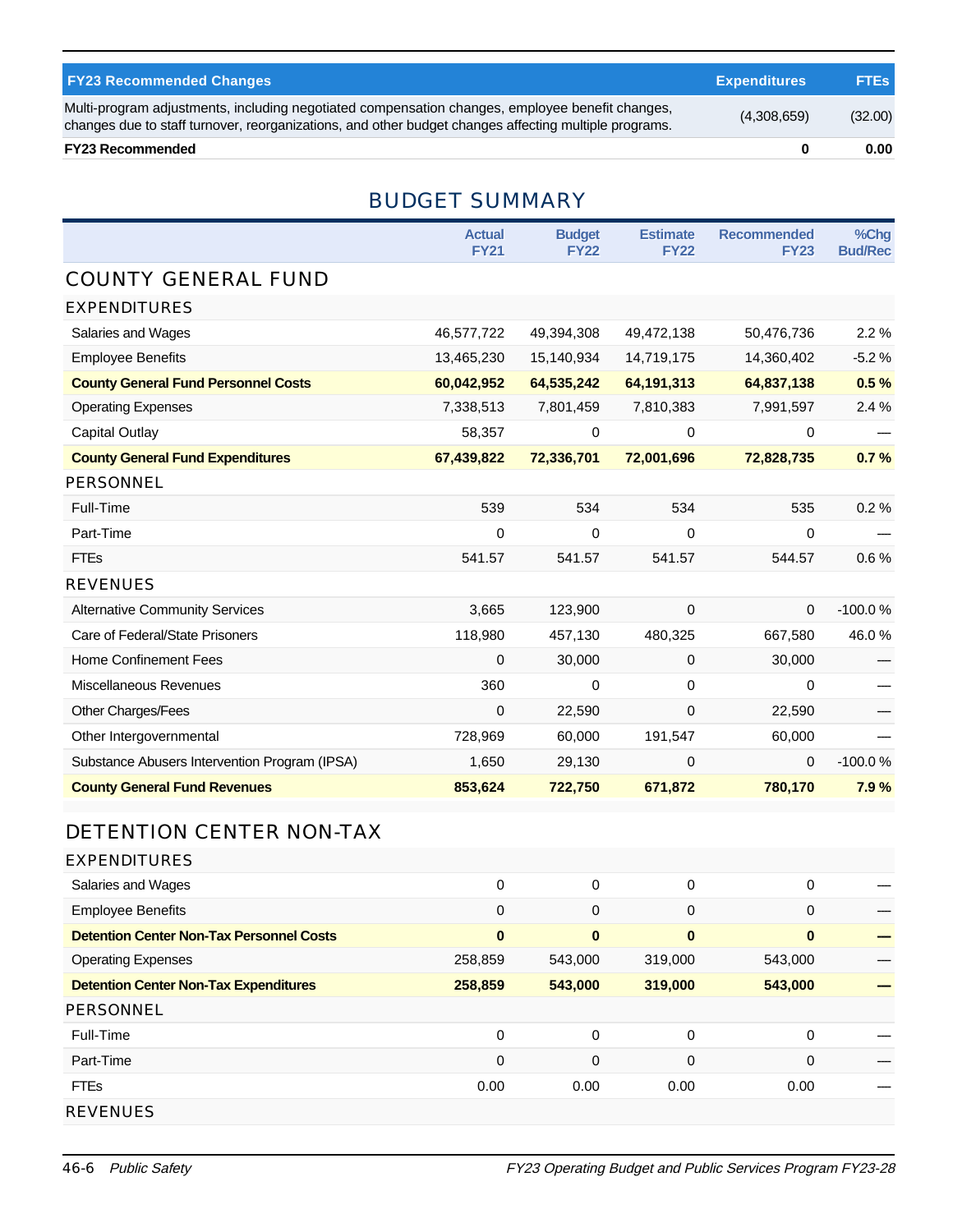# BUDGET SUMMARY

|                                          | <b>Actual</b><br><b>FY21</b> | <b>Budget</b><br><b>FY22</b> | <b>Estimate</b><br><b>FY22</b> | <b>Recommended</b><br><b>FY23</b> | $%$ Chg<br><b>Bud/Rec</b> |
|------------------------------------------|------------------------------|------------------------------|--------------------------------|-----------------------------------|---------------------------|
| Canteen Profits                          | 274.745                      | 245.065                      | 245.065                        | 245.065                           |                           |
| Investment Income                        | 790                          |                              | 700                            | 4.180                             |                           |
| <b>Detention Center Non-Tax Revenues</b> | 275.535                      | 245.065                      | 245.765                        | 249.245                           | $1.7\%$                   |

#### GRANT FUND - MCG

| <b>EXPENDITURES</b>                     |           |             |             |          |   |
|-----------------------------------------|-----------|-------------|-------------|----------|---|
| Salaries and Wages                      | 8,403,978 | $\mathbf 0$ | 0           | 0        |   |
| <b>Employee Benefits</b>                | 0         | $\mathbf 0$ | 0           | 0        |   |
| <b>Grant Fund - MCG Personnel Costs</b> | 8,403,978 | $\bf{0}$    | $\bf{0}$    | $\bf{0}$ |   |
| <b>Operating Expenses</b>               | 116,380   | $\mathbf 0$ | $\mathbf 0$ | 0        |   |
| <b>Grant Fund - MCG Expenditures</b>    | 8,520,358 | $\bf{0}$    | $\bf{0}$    | $\bf{0}$ |   |
| PERSONNEL                               |           |             |             |          |   |
| Full-Time                               | $\Omega$  | $\Omega$    | 0           | $\Omega$ |   |
| Part-Time                               | 0         | $\mathbf 0$ | 0           | $\Omega$ |   |
| <b>FTEs</b>                             | 0.00      | 0.00        | 0.00        | 0.00     |   |
| <b>REVENUES</b>                         |           |             |             |          |   |
| <b>Federal Grants</b>                   | 8,390,803 | $\Omega$    | 0           | $\Omega$ | % |
| <b>Grant Fund - MCG Revenues</b>        | 8,390,803 | $\bf{0}$    | $\bf{0}$    | $\bf{0}$ |   |
|                                         |           |             |             |          |   |

#### DEPARTMENT TOTALS

| <b>Total Expenditures</b>        | 76,219,039 | 72.879.701 | 72.320.696 | 73,371,735 | $0.7 \%$ |
|----------------------------------|------------|------------|------------|------------|----------|
| <b>Total Full-Time Positions</b> | 539        | 534        | 534        | 535        | $0.2 \%$ |
| <b>Total Part-Time Positions</b> | $\bf{0}$   | 0          | $\bf{0}$   |            |          |
| <b>Total FTEs</b>                | 541.57     | 541.57     | 541.57     | 544.57     | $0.6\%$  |
| <b>Total Revenues</b>            | 9,519,962  | 967.815    | 917.637    | 1,029,415  | $6.4 \%$ |

#### FY23 RECOMMENDED CHANGES

|                                                                                                                                                 | <b>Expenditures FTES</b> |      |
|-------------------------------------------------------------------------------------------------------------------------------------------------|--------------------------|------|
| <b>COUNTY GENERAL FUND</b>                                                                                                                      |                          |      |
| <b>FY22 ORIGINAL APPROPRIATION</b>                                                                                                              | 72,336,701 541.57        |      |
| Changes (with service impacts)                                                                                                                  |                          |      |
| Add: Relaunch Bakery Program to Support Workforce Development for Inmates through Food Preparation<br><b>Certification [Detention Services]</b> | 152,500                  | 1.00 |
| Add: Planned Lifecycle Asset Replacement for Needed Non-capital Facility and Equipment Repair and<br><b>Replacement [Detention Services]</b>    | 100.000                  | 0.00 |
| Add: Correctional Officer to Enhance Contraband Security [Detention Services]                                                                   | 84.037                   | 1.00 |
| Add: Correctional Officer to Support Enhanced Medical Security Post [Detention Services]                                                        | 78,865                   | 1.00 |
| <b>Other Adjustments (with no service impacts)</b>                                                                                              |                          |      |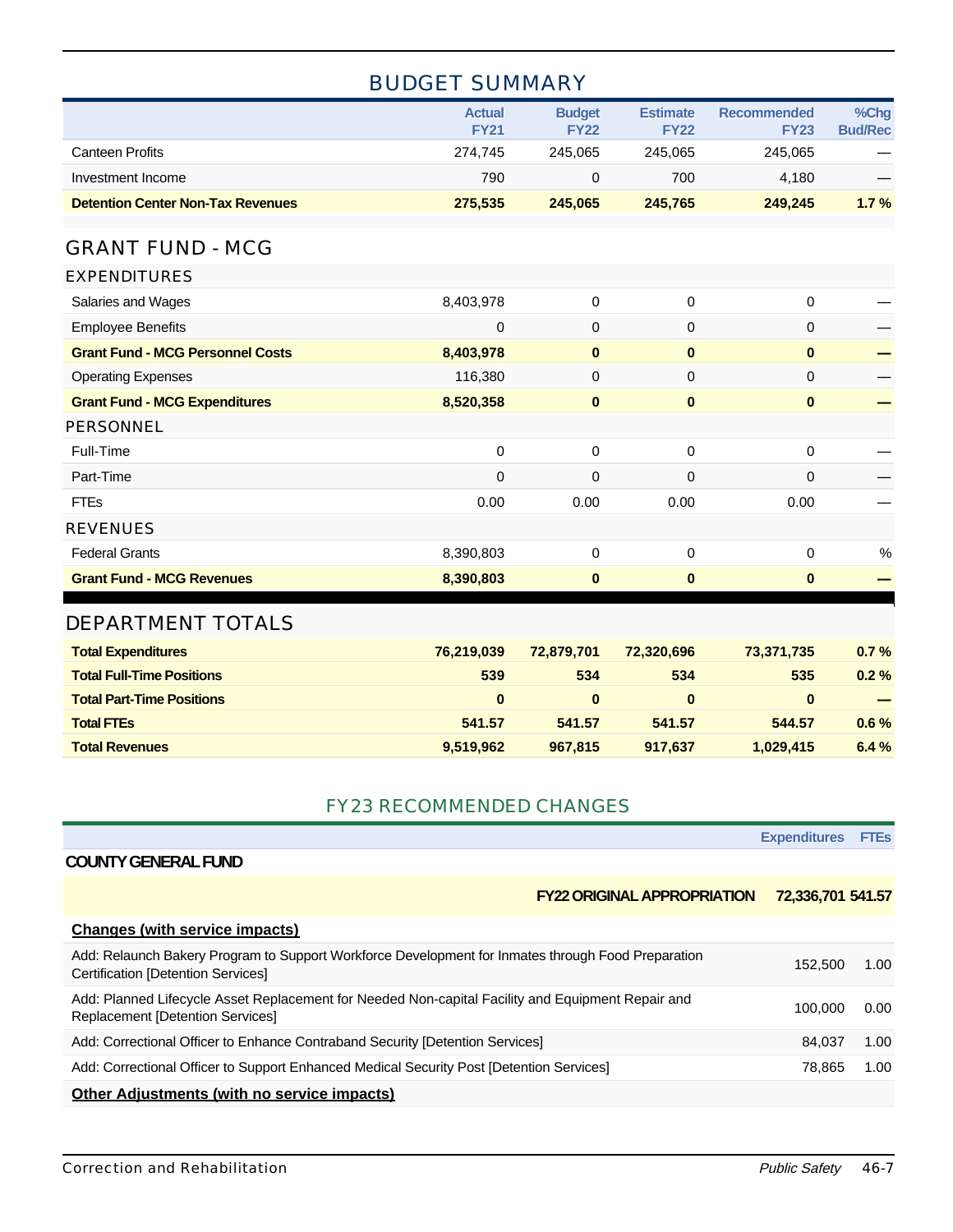## FY23 RECOMMENDED CHANGES

| <b>FY23 RECOMMENDED</b>                                     | 72,828,735 544.57   |             |
|-------------------------------------------------------------|---------------------|-------------|
| Decrease Cost: Retirement Adjustment                        | (2,049,967)         | 0.00        |
| Decrease Cost: Annualization of FY22 Personnel Costs        | (118, 134)          | 0.00        |
| Decrease Cost: Motor Pool Adjustment                        | (18,002)            | 0.00        |
| Increase Cost: Printing and Mail Adjustment                 | 2.968               | 0.00        |
| Increase Cost: FY23 Compensation Adjustment                 | 989.680             | 0.00        |
| Increase Cost: Annualization of FY22 Compensation Increases | 1,270,087           | 0.00        |
|                                                             | <b>Expenditures</b> | <b>FTEs</b> |

#### **DETENTION CENTER NON-TAX**

| <b>FY22 ORIGINAL APPROPRIATION</b> | 543,000 0.00 |  |
|------------------------------------|--------------|--|
| <b>FY23 RECOMMENDED</b>            | 543,000 0.00 |  |

#### PROGRAM SUMMARY

| <b>Program Name</b>                    | <b>FY22 APPR</b><br><b>Expenditures</b> | <b>FY22 APPR</b><br><b>FTEs</b> | <b>FY23 REC</b><br><b>Expenditures</b> | <b>FY23 REC</b><br><b>FTEs</b> |
|----------------------------------------|-----------------------------------------|---------------------------------|----------------------------------------|--------------------------------|
| Administration and Support (42P01)     | 0                                       | 0.00                            | 4,711,490                              | 32.00                          |
| Administration and Support (42P05)     | 4.308.659                               | 32.00                           | 0                                      | 0.00                           |
| <b>Detention Services</b>              | 50,163,476                              | 380.70                          | 49,879,083                             | 383.70                         |
| Medical and Behavioral Health Services | 7,171,359                               | 37.69                           | 7,251,029                              | 37.69                          |
| Pre-Release and Re-entry Services      | 6.390.040                               | 54.18                           | 6,535,133                              | 54.18                          |
| <b>Pre-Trial Services</b>              | 4,846,167                               | 37.00                           | 4,995,000                              | 37.00                          |
|                                        | <b>Total</b><br>72,879,701              | 541.57                          | 73,371,735                             | 544.57                         |

#### FUNDING PARAMETER ITEMS

CE RECOMMENDED (\$000S)

| <b>Title</b>                                                                                                                                                                                                    | <b>FY23</b> | <b>FY24</b> | <b>FY25</b> | <b>FY26</b> | <b>FY27</b> | <b>FY28</b> |
|-----------------------------------------------------------------------------------------------------------------------------------------------------------------------------------------------------------------|-------------|-------------|-------------|-------------|-------------|-------------|
| <b>COUNTY GENERAL FUND</b>                                                                                                                                                                                      |             |             |             |             |             |             |
| <b>EXPENDITURES</b>                                                                                                                                                                                             |             |             |             |             |             |             |
| <b>FY23 Recommended</b>                                                                                                                                                                                         | 72,829      | 72,829      | 72,829      | 72,829      | 72,829      | 72,829      |
| No inflation or compensation change is included in outyear projections.                                                                                                                                         |             |             |             |             |             |             |
| <b>Annualization of Positions Recommended in FY23</b>                                                                                                                                                           | 0           | 53          | 53          | 53          | 53          | 53          |
| New positions in the FY23 budget are generally assumed to be filled at least two months after the fiscal year begins. Therefore, the above<br>amounts reflect annualization of these positions in the outyears. |             |             |             |             |             |             |
| <b>Labor Contracts</b>                                                                                                                                                                                          | 0           | 2.693       | 2,693       | 2.693       | 2.693       | 2,693       |
| These figures represent the estimated annualized cost of general wage adjustments, service increments, and other negotiated items.                                                                              |             |             |             |             |             |             |
| <b>Subtotal Expenditures</b>                                                                                                                                                                                    | 72.829      | 75,575      | 75.575      | 75.575      | 75.575      | 75,575      |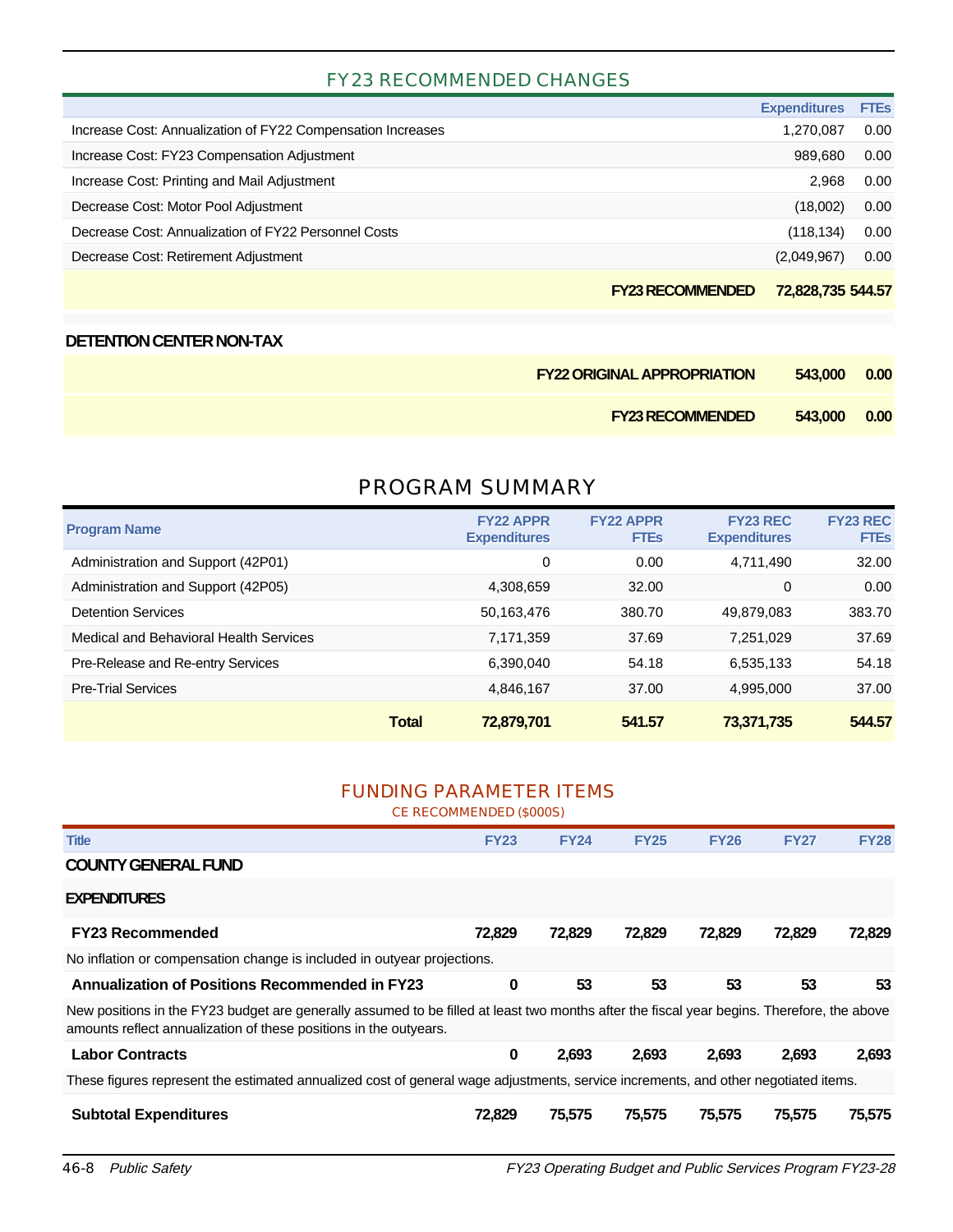#### FUNDING PARAMETER ITEMS

| CE RECOMMENDED (\$000S)                                                                                 |             |             |             |             |             |             |
|---------------------------------------------------------------------------------------------------------|-------------|-------------|-------------|-------------|-------------|-------------|
| <b>Title</b>                                                                                            | <b>FY23</b> | <b>FY24</b> | <b>FY25</b> | <b>FY26</b> | <b>FY27</b> | <b>FY28</b> |
| <b>DETENTION CENTER NON-TAX</b><br><b>EXPENDITURES</b>                                                  |             |             |             |             |             |             |
| <b>FY23 Recommended</b>                                                                                 | 543         | 543         | 543         | 543         | 543         | 543         |
| No inflation or compensation change is included in outyear projections.<br><b>Subtotal Expenditures</b> | 543         | 543         | 543         | 543         | 543         | 543         |

#### ANNUALIZATION OF FULL PERSONNEL COSTS

|                                                                                                                       | <b>FY23</b><br><b>Recommended</b> | <b>FY24 Annualized</b> |                                            |      |
|-----------------------------------------------------------------------------------------------------------------------|-----------------------------------|------------------------|--------------------------------------------|------|
|                                                                                                                       |                                   |                        | <b>Expenditures FTEs Expenditures FTEs</b> |      |
| Relaunch Bakery Program to Support Workforce Development for Inmates through Food<br><b>Preparation Certification</b> | 52.500 1.00                       |                        | 105.000 1.00                               |      |
| <b>Total</b>                                                                                                          | 52,500                            | 1.00                   | 105,000                                    | 1.00 |